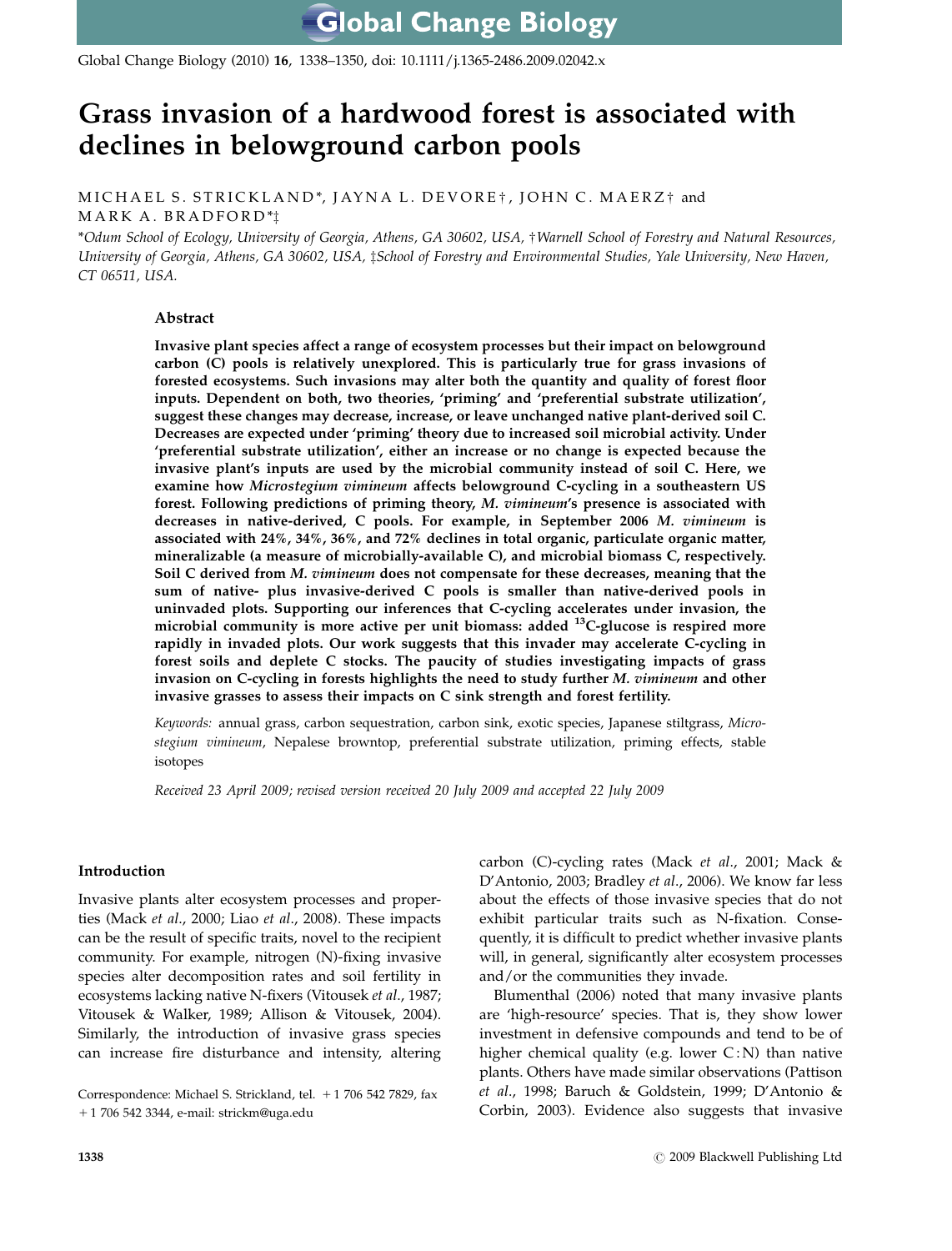plant presence is frequently associated with increased detrital inputs (Ehrenfeld, 2003; Liao et al., 2008). While such changes may not be universal, together they highlight the possibility that many invaders might alter ecosystem processes simply via changes in the quantity and/or quality of detrital inputs (D'Antonio & Corbin, 2003). Indeed, changes in the composition of native detrital resources have been shown to affect decomposition (Ball et al., 2008; Harguindeguy et al., 2008). The impacts of altered detrital quality and quantity on belowground processes and properties, and specifically soil C, is an area of debate in soil theory (Bradford et al., 2008c) and are receiving little attention in the context of plant invasions (Hook et al., 2004; Valery et al., 2004; Batten et al., 2005; Litton et al., 2006, 2008).

On one hand evidence suggests that increased degradability of C inputs, as perceived by the microbial community (Strickland et al., 2009), will have a negligible and in some cases a positive impact on belowground C pools (Dalenberg & Jager, 1981; Wu et al., 1993; Fontaine & Barot, 2005). This is referred to as 'preferential substrate utilization' theory and is based on the premise that high-quality C sources, such as leaf litter and rhizodeposits, will be utilized before lowerquality soil C sources (Fontaine et al., 2004a; Fontaine & Barot, 2005). Although the mechanism leading to preferential substrate utilization is debatable, it is assumed that if novel inputs are of both a high enough quality and quantity in comparison to background inputs then the microbial community will shift toward organisms specializing on less recalcitrant compounds (Blagodatskaya & Kuzyakov, 2008; Bradford et al., 2008c). Under this expectation the component of the microbial community responsible for the degradation of recalcitrant soil C sources may go unchanged, leading to little change in soil C pools (Fontaine et al., 2003). Under more extreme cases, those organisms specializing on recalcitrant resources (e.g. soil C) will be out-competed by those specializing on less recalcitrant compounds, leading to a decline in the former's populations and an increase in the size of soil C pools (Fontaine et al., 2003). In contrast, 'priming effects' theory posits that highquality inputs give rise to disproportionate impacts on soil C (Fontaine et al., 2003, 2004b; Dijkstra & Cheng, 2007). Priming is theorized to occur because high-quality inputs stimulate microbial activity, in particular groups specializing in the decomposition of recalcitrant soil C. The result is enhanced degradation of belowground C pools, leading to declines in their size (Fontaine et al., 2004b). It seems reasonable to assume that the impact of invasive plants on belowground C pools in native ecosystems will be dependent on the quality and quantity of invasive inputs relative to native inputs, where either preferential substrate utilization or priming effects are realized. Given that both theories suggest a change in soil C-cycling, altered C inputs with plant invasions will likely alter a site's fertility, drought tolerance, C storage potential, and possibly the aboveground-belowground interactions between organisms (Lal, 2004; Lal et al., 2007).

We studied an advancing invasion of Microstegium vimineum (Trin.) A. Camus (commonly named Japanese stiltgrass or Nepalese browntop) to measure associated changes in soil C cycling and pools. M. vimineum is an annual  $C_4$  grass, which produces relatively little root biomass (Ehrenfeld et al., 2001; Claridge & Franklin, 2002), and invades the understory of a variety of forest types across a large portion of the southern and eastern United States . The US Department of Agriculture reports M. vimineum invasions in 25 states including all states east of the Mississippi River except Vermont, New Hampshire, and Maine [\(http:/plants.usda.gov/\). Research in northeastern US](http:/plants.usda.gov/) [forests demonstrates that](http:/plants.usda.gov/) M. vimineum alters soil prop[erties, including the activities of microbial exoenzymes](http:/plants.usda.gov/) [that may affect soil C-cycling \(Kourtev](http:/plants.usda.gov/) et al., 1998, 2002; Ehrenfeld et al[., 2001\). As yet no work has](http:/plants.usda.gov/) examined how M. vimineum [invasion impacts below](http:/plants.usda.gov/)[ground C pools. In fact, little is known about the](http:/plants.usda.gov/) [impact of grass invasions on soil C in forest ecosystems](http:/plants.usda.gov/) (Kourtev et al[., 2003; Mack & D'Antonio, 2003; Litton](http:/plants.usda.gov/) et al[., 2008\). A recent meta-analysis of invasive plant](http:/plants.usda.gov/) [effects on C and N cycling shows only 23% of 94](http:/plants.usda.gov/) [studies measured belowground C, and of those only](http:/plants.usda.gov/) [two looked at the effect of grass invasion in forests](http:/plants.usda.gov/) (Liao et al[., 2008\). The first examined how perennial](http:/plants.usda.gov/) [grass replacement of forest, due to increased fire oc](http:/plants.usda.gov/)[currence, impacted soil C \(Mack & D'Antonio, 2003\).](http:/plants.usda.gov/) [The second, a laboratory study, compared changes in](http:/plants.usda.gov/) [soil C between invasive understory species \(including](http:/plants.usda.gov/) M. vimineum[\) and a single native understory species](http:/plants.usda.gov/) (Kourtev et al[., 2003\). Mack & D'Antonio \(2003\) found](http:/plants.usda.gov/) [no significant difference in mineralizable soil C be](http:/plants.usda.gov/)[tween forest sites where an exotic grass had and had](http:/plants.usda.gov/) [not been removed but did note a greater percentage of](http:/plants.usda.gov/) [mineralizable soil C in the invaded sites during the dry](http:/plants.usda.gov/) season. Kourtev et al[. \(2003\) found that soils planted](http:/plants.usda.gov/) with M. vimineum[, when compared with soils planted](http:/plants.usda.gov/) [with a native understory species, had a greater percen](http:/plants.usda.gov/)[tage of soil organic matter. A third study \(Litton](http:/plants.usda.gov/) et al., [2008\) assessed the impacts of invasive grass removal](http:/plants.usda.gov/) [on soil C and found decreased rates of soil C flux](http:/plants.usda.gov/) [where the grass was removed but noted no changes in](http:/plants.usda.gov/) [soil C pools between removal and invaded plots.](http:/plants.usda.gov/) Despite M. vimineum['s presence in many eastern US](http:/plants.usda.gov/) [forest understories and a recent call for research in](http:/plants.usda.gov/)[vestigating such understory invaders \(Martin](http:/plants.usda.gov/) et al., [2009\), we are aware of no assessment that compares](http:/plants.usda.gov/)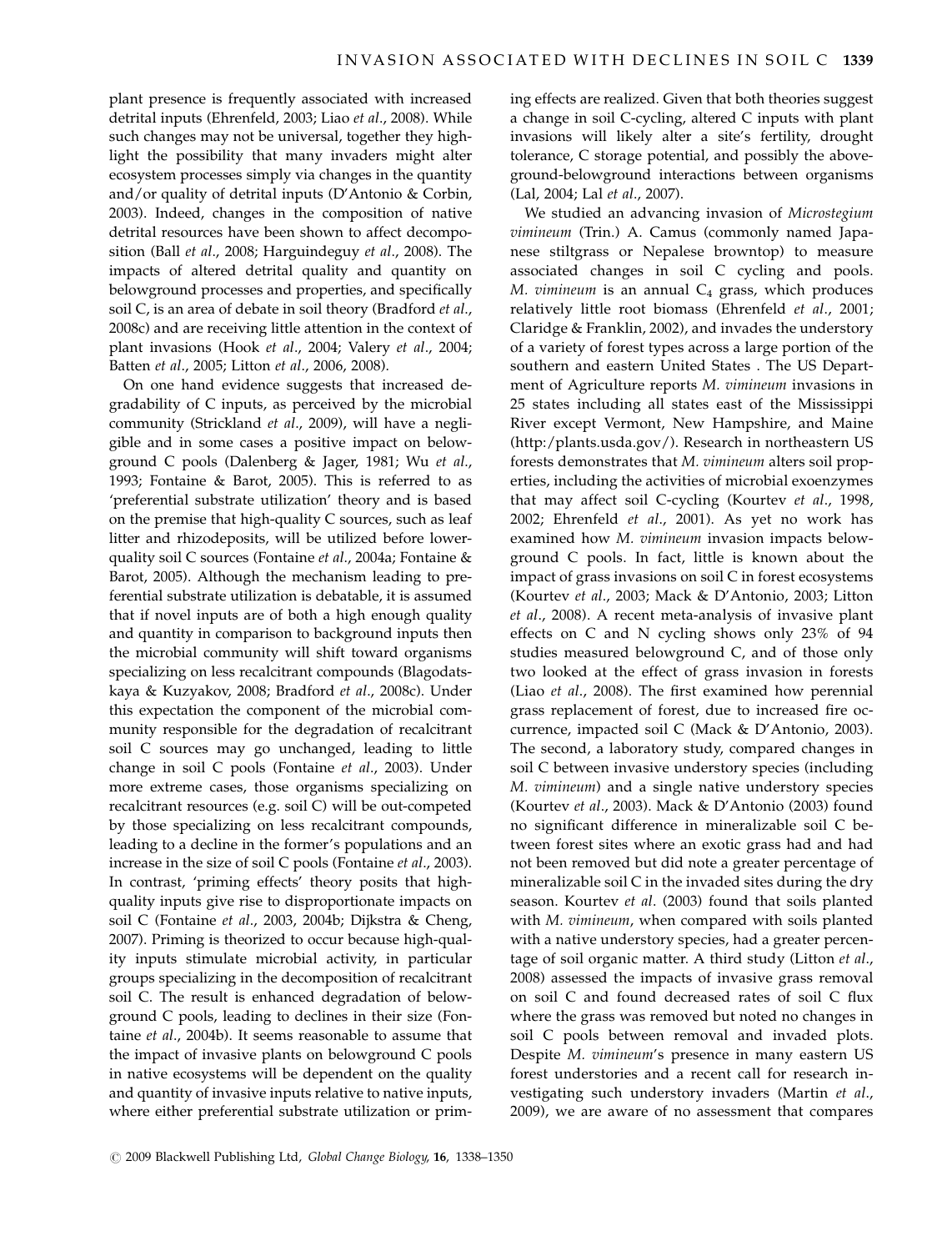[the impact on soil C pools of uninvaded and grass](http:/plants.usda.gov/)[invaded areas within intact forest ecosystems.](http:/plants.usda.gov/)

Our objectives were to (1) compare the size of multiple soil C and N pools across an active M. vimineum invasion front, (2) measure the contribution of native plant and M. vimineum C to soil C pools, and (3) evaluate differences in soil C pools across the invasion front with changes in soil microbial activity. In our study system, M. vimineum's C inputs can be distinguished from native inputs using stable C isotope ratios because M. vimineum is the only species to use the  $C_4$  photosynthetic pathway. Our overarching hypothesis was that M. vimineum invasion would alter belowground C cycling and we expected this would be explained by one of two hypotheses. Specifically, we expected that in invaded plots either the predictions of  $(H_1)$  preferential substrate utilization theory would be observed through no change or an increase in native plant-derived soil C pools, or  $(H<sub>2</sub>)$  priming effect theory would be observed by decreases in soil C pools. A significant strength of our study is the investigation of an active invasion front in an intact forest ecosystem. At the same time this 'observational' approach necessitates consideration of alternative mechanisms that may contribute to any observed responses; we explore these through additional measurements and in the 'Discussion'.

# Materials and methods

### Site description

Twelve 2 m  $\times$  2 m study plots divided into six pairs (one uninvaded and one invaded) were established across the edges of a rapidly progressing M. vimineum invasion in a riparian forest within the Whitehall Experimental Forest, Athens, GA, USA (33°53.27'N, 83°21.93'W). The site is a former wood lot, managed as mixed hardwood for the past 70 years (R. Jackson, personal communication). There is little evidence that this particular site was farmed but nearly all of the surrounding land was (R. Jackson, personal communication). Soils are a sandy loam in the Madison series (Soil Survey Staff, 2009). Bulk density was consistent across the site at 1.08  $g$  cm<sup>-3</sup>. Anecdotal reports indicate M. vimineum established within the Whitehall Experimental Forest  $\sim$  15 years ago and this likely holds for our site. Further, M. vimineum probably went unnoticed until it formed dense cover and so pinpointing the exact invasion date is difficult (Martin et al., 2009). Notably, the invaded plot in each pair appeared to have developed from a discrete, invaded patch and remained discrete while our work was conducted in 2006 and 2007. In the 2008 growing season, patches were expanding to form a

contiguous cover of M. vimineum. No confounding issues related to invasive earthworms were noted between invaded and uninvaded sites (see 'Results'). The forest overstory was composed of Acer rubrum, Quercus nigra, Platanus occidentalis, and Liquidambar styraciflua. The uninvaded areas of the study site were generally depauperate in understory plants, representing  $<5\%$ total cover of various species (see Bradford et al., 2009). In the invaded areas, M. vimineum covered  $>90\%$  of the understory with an average dry green biomass of  $\sim$  63.04 g m<sup>-2</sup> (unpublished data).

M. vimineum began invading the uninvaded plots towards the end of our study in 2007 and by 2008 had invaded all the control plots. This suggests that our uninvaded plots were hospitable to M. vimineum and it had simply not invaded these areas yet. This is an important strength of our study. We deliberately worked across an advancing invasion to minimize the likelihood that invaded and uninvaded areas might exhibit differences in soil C cycling because of historical contingencies other than the M. vimineum invasion. We recognize, however, that our study design is not a controlled experiment and our inferences should be interpreted with this in mind. Further, although our sample plots are spatially independent and our results pronounced, they are limited to the description of a single forest. Whether they are common to other sites or to other grass invasions of forest understories is unknown.

# Standard sampling regime

Standard sampling consisted of taking three individual A horizon soil cores (8 cm diametres, 0–10 cm depth) from each plot using a stratified random approach. Soils were sieved (4 mm), homogenized, and stored at  $+5^{\circ}$ C until analyzed. Standard samples were taken six times (12 September 2006, 13 November 2006, 19 January 2007, 14 February 2007, 8 May 2007, and 24 July 2007). M. vimineum was actively growing during the months of September, May, and July but had senesced by November and seeds did not germinate before the January and February samplings.

Measurements taken during the seasonal sampling regime consisted of gravimetric soil moisture, pH, soil temperature (10 cm depth), soil  $CO<sub>2</sub>$  efflux, substrate induced respiration (SIR; a measure of microbial biomass), and mineralizable C (a measure of microbially available C). Moisture and pH were measured for two analytical repeats per sample. Moisture was determined by drying soil at  $105^{\circ}$ C for 24 h and pH using 1:1 soil : H<sub>2</sub>O by volume. Soil  $CO<sub>2</sub>$  efflux, a measure of both heterotrophic and autotrophic respiration, was taken in the field using an infrared gas analyzer (IRGA; Li-Cor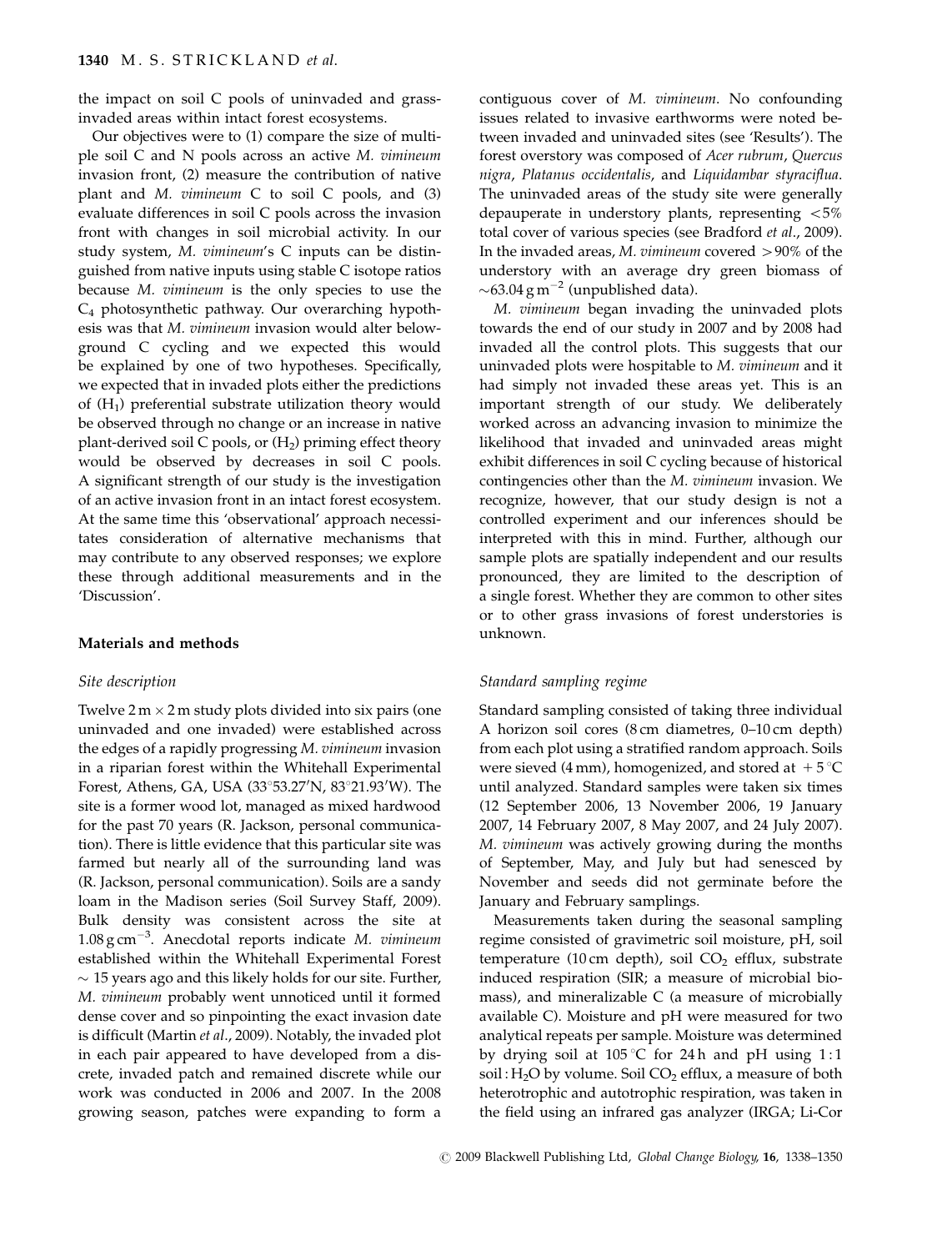Biosciences, Lincoln, NE, USA, Model LI-8100). Given the small plot sizes, one PVC collar was used per plot (20 cm diametre, inserted 5 cm into the soil), and one measurement per plot was taken during late afternoon. Collars were placed on each sample day and measurements were taken a minimum of 1 h after placement. The SIR method follows Fierer & Schimel (2003) whereby soil slurries are incubated, after a 1 h preincubation with excess substrate, for 4 h at 20  $^{\circ}$ C.

Mineralizable C was determined using 60-day Cmineralization assays and is often used to estimate the size of the labile soil C pool. It was determined by maintaining soils at 20 $\degree$ C and 65% water-holding capacity (WHC) for 60 days with periodic determinations of respiration rates using a static incubation technique (Fierer et al., 2005a) and infra-red gas analysis of headspace  $CO<sub>2</sub>$  concentrations. Mineralizable C was estimated as the area under the curve derived by plotting  $CO<sub>2</sub>$  production against time.

### Intensive sampling regime

Measurements for the intensive sampling regime were taken before (12 September 2006) and after (13 November 2006) M. vimineum senesced. The elongated growing season in the southeastern US meant M. vimineum was green in September. We measured the mineral-associated and particulate organic matter (POM) C and N pools, the DOC pool, chloroform fumigation-extracted (CFE) microbial biomass C and N, and extractable inorganic and organic N. The soil fractionation approach, whereby we resolved C pools with different turnover times, provided a powerful approach for detecting changes in soil C that a single blanket measure of total soil C might have obscured (see Bradford et al., 2008b, 2008c).

To determine mineral-associated and POM C and N pools, the fractionation method described in Bradford et al. (2008c) was used. Briefly, duplicate soil samples (10 g of air-dry soil) from each plot were dispersed with NaHMP (30 mL sample $^{-1}$ ) via shaking (18 h) and then passed through a  $53 \mu m$  sieve. Material  $\lt 53 \mu m$  is considered mineral-associated and material  $>53 \text{ nm}$  is considered POM. Both mineral and POM material were dried (105 $^{\circ}$ C), ball-milled to a fine powder, and percentage C and N determined using an NA1500 CHN Analyser (Carlo Erba Strumentazione, Milan, Italy). Of these two fractions, mineral-associated C pools are expected to turnover more slowly than POM C pools (Schlesinger & Lichter, 2001). Mineral-associated C pools are presumed to be primarily microbial-derived C whereas POM pools are primarily plant-derived (Grandy & Robertson, 2007). Given the multiannual turnover times of these pools we only measured them

during the September sampling; i.e. further changes in pool size would not have been observed across our study.

DOC and organic and inorganic N pools were determined on two analytical repeats per sample. Samples were shaken with  $0.5 M K<sub>2</sub>SO<sub>4</sub>$  for 4 h, filtered, and DOC concentrations determined using a Total Organic Carbon Analyzer (Shimadzu, Columbia, MD, USA). Dissolved organic N (DON) and inorganic N pools were quantified on a Lachat autoanalyzer (Milwaukee, WI, USA). The size of the DOC pool is often determined because it is one estimate of labile soil C (Bradford et al., 2008c). However, DOC is a mixture of both high- and low-molecular-weight C compounds and so is likely less labile than the C pool resolved using our 60-day mineralization assays.

Microbial biomass C and N was estimated using a modified CFE method as described in Fierer & Schimel (2002) and Fierer & Schimel (2003). They were estimated as the flush of DOC or DON, respectively, following fumigation. Raw values are reported; no correction factors are used. Determining microbial biomass C using the CFE method allowed us to determine the proportion of microbial biomass which was derived from M. vimineum (see 'Determination of M. vimineum C'). Note that the relationship between SIR and the CFE method for microbial biomass is not necessarily equivalent (Wardle & Ghani, 1995). For example, CFE is expected to estimate total, and SIR active, microbial biomass (Wardle & Ghani, 1995). We used the SIR method for the standard seasonal sampling because it likely provides greater resolution of differences in microbial biomass within a site (Wardle & Ghani, 1995).

Finally, we determined earthworm biomass, litter chemistry, and the fungal-to-bacterial dominance of the microbial community. M. vimineum invasion is linked to increased nonnative earthworm biomass in northeastern US forests (Kourtev et al., 1998, 1999; Nuzzo et al., 2009) so we accounted for this potential confounding issue. Earthworm biomass was determined by hand-extracting earthworms from 20 cm diameter, 20 cm deep soil cores. Hand-extracting is commonly considered the most accurate sampling technique for earthworm biomass (Lee, 1985; Eisenhauer et al., 2008), which we report here as wet mass.

Total percentage C, N, cellulose, hemi-cellulose, and lignin were determined for native forest litter, M. vimineum leaf material, and M. vimineum stem material (Table 1). We determined the ratio of leaf-to-stem material for M. vimineum, permitting us to determine whole plant litter chemistry. Total C and N were determined using an NA1500 CHN Analyzer (Carlo Erba Strumentazione, Milan, Italy). Fiber concentrations were determined using an Ankom A200 Fiber Analyzer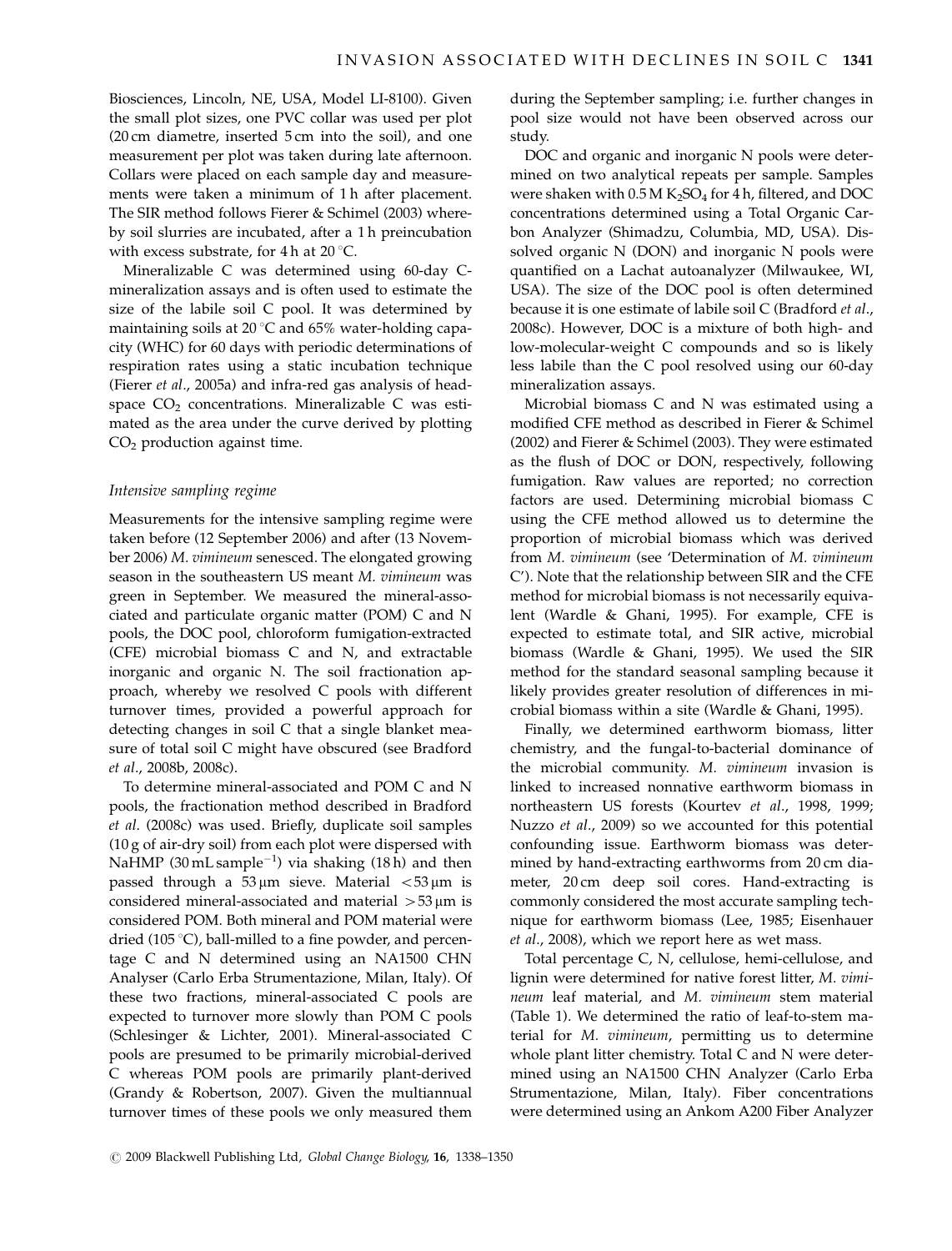| Litter Source    | Litter input $(\%)$ | $C(\%)$          | $N(\%)$         | Lignin $(\%)$    | Cellulose $(\%)$ | Hemi-cellulose $(\%)$ |
|------------------|---------------------|------------------|-----------------|------------------|------------------|-----------------------|
| Native           | $97.25 \pm 0.98$    | $48.52 \pm 0.72$ | $0.87 + 0.01$   | $25.58 \pm 1.81$ | $18.66 \pm 0.23$ | $12.40 \pm 0.52$      |
| $M.$ $vimineum*$ | $2.75 \pm 0.98$     | 42.50            | 1.10            | 17.97            | 25.17            | 21.03                 |
| Leaves           |                     | $42.33 \pm 1.81$ | $1.34 \pm 0.06$ | $20.04 \pm 2.38$ | $20.54 \pm 0.76$ | $20.76 \pm 0.54$      |
| <b>Stems</b>     |                     | $42.83 \pm 0.09$ | $0.62 \pm 0.03$ | $13.99 + 2.08$   | $34.06 \pm 1.09$ | $21.54 \pm 0.64$      |

Table 1 Litter chemistry and percentage of native and Microstegium vimineum derived inputs into M. vimineum invaded plots

M. vimineum litter was divided into leaf and stem material because of expected differences in chemical recalcitrance. The proportion of M. vimineum stem and leaf material was used to calculate whole litter chemistry for M. vimineum. Native litter was a mixture of several species found at this site. For litter chemistry the mean  $\pm$  1SE is reported ( $n = 3$  analytical repeats). For the percentage of litter inputs the mean  $\pm$  1 SE is reported for all six invaded plots.

\*Leaves represented 65.74  $\pm$  0.02% of M. vimineum litter and stems represented 34.26  $\pm$  0.02% (n = 3).

(Ankom, Macedon, NY, USA). Quantitative inputs of M. vimineum litter and native forest litter were assessed by taking  $0.25\,\mathrm{m}$   $\times$   $0.25\,\mathrm{m}$  quadrats from each plot postsenescence (i.e. November), drying the sample at  $65^{\circ}C$ , hand-sorting the material, and determining its mass (Table 1). We recognize that this method may underestimate the invader's inputs if it is cycling more rapidly than native litter inputs. To decrease this potential bias, samples were taken as soon as possible after M. vimineum senesced.

Fungal-to-bacterial dominance of the microbial community is often considered an indicator of belowground C processes with fungal-dominated systems associated with greater C stores. We determined these ratios using the qPCR method described by Fierer et al. (2005b). Briefly, DNA was isolated from soil (stored at  $-80^{\circ}$ C) using the MoBIO Power Soil DNA Extraction kit (MoBio Laboratories, Carlsbad, CA, USA) with modifications described in Lauber et al. (2008). Standard curves were constructed to estimate bacterial and fungal smallsubunit rRNA gene abundances. PCR reactions were performed to generate the ratios of fungal to bacterial gene copy numbers by using a regression equation for each assay relating the cycle threshold  $(C_t)$  value to the known number of copies in the standards. All qPCR reactions were run in quadruplicate. Additional details are provided in Lauber et al. (2008).

### Determination of M. vimineum derived C

To establish the amount of M. vimineum derived C, we determined the  $\delta^{13}$ C value of the following C pools: mineralizable C, CFE microbial biomass, DOC, total soil C, POM C, mineral-associated C, and the litter layer. For mineralizable C, a gas sub-sample taken on the first day of each 60-day incubation was analyzed. The  $\delta^{13}$ C value of the  $CO<sub>2</sub>$  in the sample was determined using continuous-flow isotope-ratio mass spectrometry (CF-IRMS; Thermo, San Jose, CA, USA). For DOC and CFE biomass a TOC analyzer was coupled to the IRMS

and the solid samples were introduced to the IRMS via an elemental analyzer. We estimated the amount of M. vimineum derived C in each of the C pools by using the difference in the natural abundance,  $\delta^{13}$ C values of either the plant or soil C pools. The pre-invasion  $\delta^{13}$ C value for each C pool was determined from plots where M. vimineum was absent; all of these pools exhibited a C<sub>3</sub>-photosynthetic value ranging from  $-27.72 \pm 0.25\%$ (mean  $\pm$  1 SE; *n* = 6) for native POM C to  $-24.29 \pm 0.32\%$ (mean  $\pm$  1 SE;  $n = 6$ ) for the September DOC measurement. M. *vimineum* has a  $C_4$ -photosynthetic value  $(n = 13;$  mean  $\pm 1$  SE = -14.31  $\pm$  0.14‰); the difference in the C isotope composition being sufficient to discriminate sources (Staddon, 2004). The amount of C derived from M. vimineum was calculated as follows (sensu Ineson *et al.*, 1996):  $C_{M.}$  *vimineum* derived  $=C_{\text{pool}} \times$  $(\delta^{13}\text{C}_{\text{invaded}} - \delta^{13}\text{C}_{\text{uninvaded}})/(\delta^{13}\text{C}_{\text{M. }v_{\text{iminuum}}} - \delta^{13}\text{C}_{\text{uninvaded}})$ , where  $C_{\text{pool}}$  is the measured size of the pool (total, POM, Mineral, DOC, Microbial C, mineralizable, or litter),  $\delta^{13}$ C<sub>invaded</sub> is the  $\delta^{13}$ C value of the pool in plots where M. vimineum is present,  $\delta^{13}C_{\text{uninvaded}}$  is the  $\delta^{13}C$  value of the pool in plots where M. vimineum is absent, and  $\delta^{13}C_M$  vimineum is the value for M. vimineum itself.

# <sup>13</sup>C-glucose pulse-chase

To determine whether or not M. vimineum's presence was associated with more rapidly cycling C pools, we conducted a  $^{13}$ C pulse-chase in November 2006. This involved making additions of  $^{13}$ C-labeled glucose and tracking its mineralization as  ${}^{13}CO_2$ . This was accomplished by placing two PVC collars (15.4 cm diametres, inserted 5 cm into the soil) in three plots where M. vimineum was present and three where it was absent. Water was added to each core 24 h before sampling to alleviate any differences in water availability. Soil  $CO<sub>2</sub>$ efflux rates were determined using a closed-chamber approach (e.g. Bradford et al., 2001), where  $CO<sub>2</sub>$  concentrations were determined at the start and end of a 45 min capping period. We conducted a pilot study to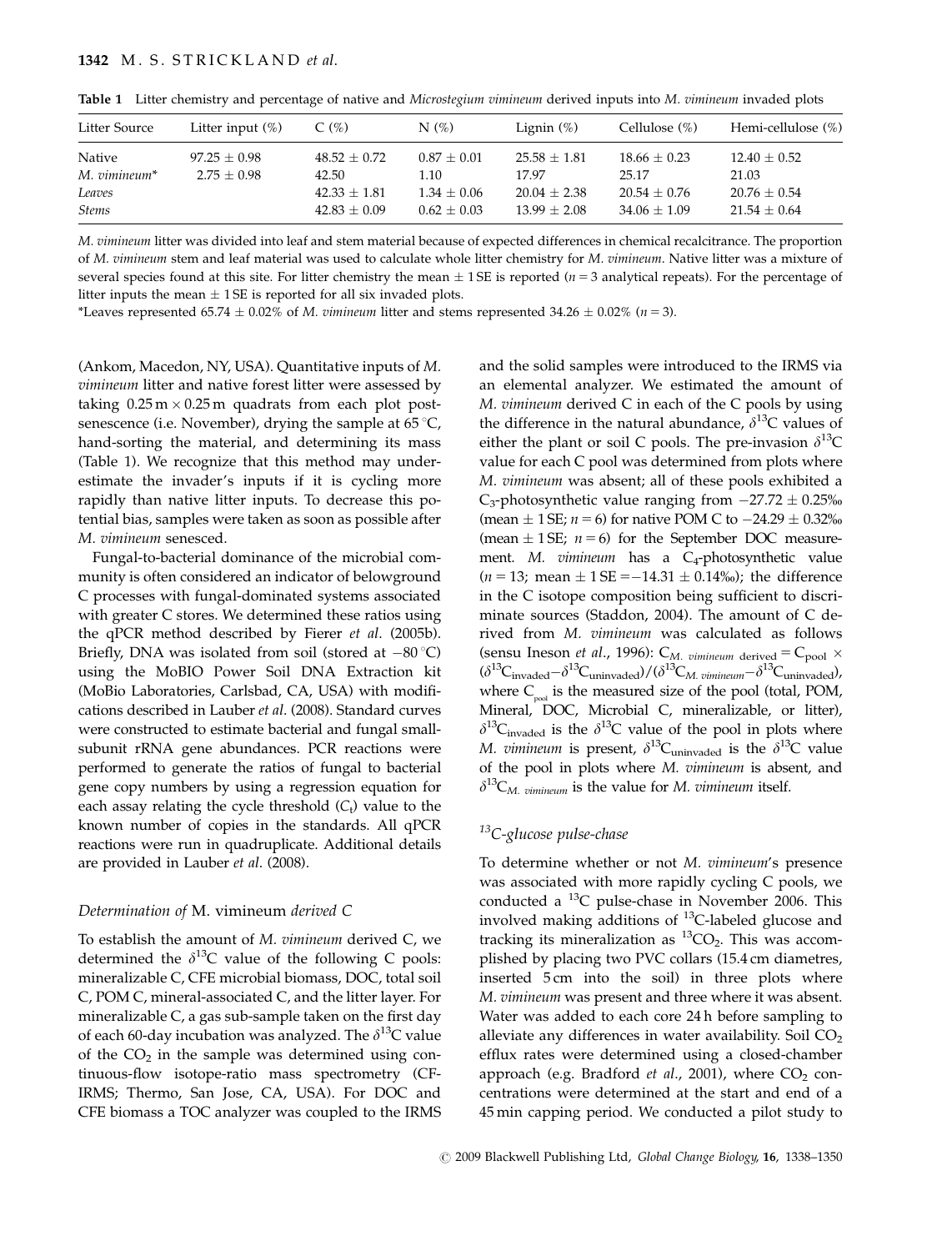determine the appropriate capping time and found that headspace  $CO<sub>2</sub>$  concentrations increase linearly from 0 to 45 min; flux rate estimates only began to decrease after 60 min. Although closed-chamber approaches are likely to have caveats associated with them (i.e. underestimated  $CO<sub>2</sub>$  efflux rates), they are nonetheless widely used across an array of ecosystem types (Nay et al., 1994; Franzluebbers et al., 2002). Similar capping times and protocols as described here have been employed by others (Iqbal et al., 2008; Mo et al., 2008). Headspace samples were taken with 20 mL SGE gas syringes, transported to the laboratory in 12 mL Exetainers, and then  $CO<sub>2</sub>$  concentrations were determined using an IRGA (Li-Cor Biosciences, Model LI-7000). A second sample was analyzed using CF-IRMS to determine the stable C isotope composition (see above for details). The initial headspace sampling provided natural abundance values for the isotope mixing equations. After this initial sampling,  $1 \text{ L}$  of  $2.5 \text{ mM}$   $^{12}$ C-labeled glucose solution (99 at%) was added to the collars and permitted to drain. The capping procedure was repeated postaddition at 2, 5, 24, 48, and 72 h, permitting a negative exponential 'decay' of  $^{13}C$  label to be tracked in the soil  $CO<sub>2</sub>$  efflux, from which cumulative mineralization was estimated. The contribution of 13C-labeled glucose to soil respiration was estimated using isotope mixing equations similar to those described above.

### Statistical analysis

Linear mixed-effects models were used to analyze the effect of M. vimineum presence/absence (Pinheiro  $\&$ Bates, 2000). The presence of M. vimineum and month (when applicable) were treated as fixed effects. Pair and plot were treated as random effects with plot nested within pair. The pair identity was included as a blocking variable to account for spatial heterogeneity among paired plots where M. vimineum was present and absent. If the removal of this blocking variable resulted in a more parsimonious model, as determined by AIC, then it was dropped from the analysis. Plot identity was included as a random effect to account for repeated sampling across months. When reported, data were loge-transformed to conform to assumptions of homoscedasticity (verified using model checking). All analyses were conducted using the freeware statistical package R [\(http://cran.r-project.org/\). Results were](http://cran.r-project.org/) [considered statistically significant at](http://cran.r-project.org/)  $P < 0.05$  and marginally significant at  $P < 0.10$ . Notably, it is acceptable [practice to consider changes in soil C pools at](http://cran.r-project.org/)  $P < 0.10$  as [statistically significant because of the large spatial var](http://cran.r-project.org/)[iation associated with them \(e.g. Carney](http://cran.r-project.org/) et al., 2007). [However, we took a more conservative stance in this](http://cran.r-project.org/) [work.](http://cran.r-project.org/)

### Results

Of the standard measures taken across September 2006 to July 2007, we observed an average decrease in mineralizable C of 35% in M. vimineum's presence  $(F_{1,5} = 14.05; P < 0.05; Fig. 1a)$ . Average declines in mineralizable C of 36%, 18%, 36%, 39%, 43%, and 37% during the months of September, November, January, February, May, and July, respectively, were noted when the invader was present (Fig. 1a). A significant effect of sampling month was also detected  $(F_{5,50} = 2.59)$ ;  $P<0.05$ ) but the relative difference between invaded and uninvaded plots was consistent (interaction:  $F_{5,50} = 1.29$ ; P<0.28). Of the initial mineralizable C (i.e.  $CO<sub>2</sub>$  evolved during the first of the 60 incubation days), M. vimineum derived inputs accounted for  $\sim$  10%



Fig. 1 Mineralizable C (a) and SIR microbial biomass (b) for plots where M. vimineum was present and where it was absent ( $n = 6$ ). Panel a shows the mean cumulative values  $\pm 1$  SE for mineralizable C across each 60-day incubation. Mineralizable C is expected to represent microbially available, labile C. Also shown in (a) is the mean percentage  $\pm$  1 SE of CO<sub>2</sub>-C derived from M. vimineum on the first day of each 60-day incubation for sites where M. vimineum was present (subset bar plot). (b) The mean  $\pm$  1 SE for SIR microbial biomass which may be an indicator of physiologically active microbial biomass. Microstegium vimineum was active during the sampling months of September, May, and July (note it is an annual).  $*P<0.05$ ;  $*P<0.01$ ; \*\*\* $P < 0.001$ ; ns, not significant.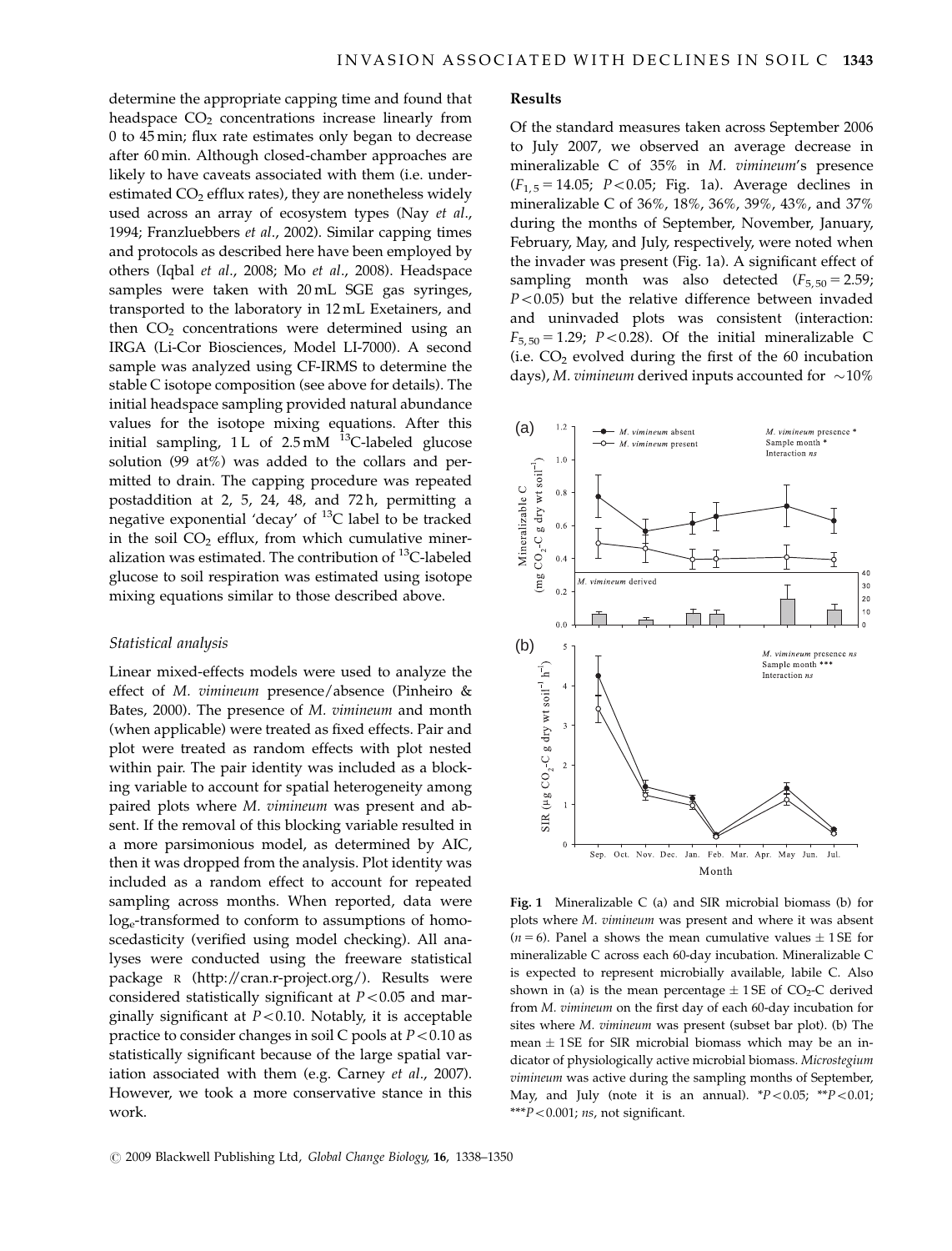on average across all sampling months (Fig. 1a). A high of  $\sim$ 20% was found for the May sampling and a low of  $\sim$  4% for the November sampling (Fig. 1a). M. vimineum's presence was not associated with a change in SIR biomass ( $F_{1,10} = 3.10$ ;  $P = 0.11$ ; Fig. 1b).

M. vimineum's presence did not affect soil  $CO<sub>2</sub>$  efflux  $(F_{1, 10} = 1.66; P = 0.23; Fig. 2)$ , but did influence soil moisture ( $F_{5,50}$  = 3.30; P < 0.05), temperature ( $F_{5,50}$  = 2.55;  $P<0.05$ ), and pH ( $F_{5,50} = 4.17$ ;  $P<0.01$ ). Soil CO<sub>2</sub> efflux did vary across sampling month  $(F_{5,50} = 63.8; P < 0.001;$ Fig. 2) with greater efflux during the growing season (i.e. September, May, and July) and lower efflux when plant species were inactive (i.e. November, January, and February). Soil moisture tended to be seasonally more stable in M. vimineum's presence. Soil temperature tended to be lower in M. vimineum's presence in November, January, and February but in September, May, and July sites where it was present had similar or higher temperatures to where it was absent. In general, pH was higher in M. vimineum's presence. This was dependent on sampling month with higher pH values for invaded soils in September, January, and May but similar pH values in the presence/absence of the invader in November, February, and July.

Several soil C and N pools were intensively sampled in September and/or November 2006. For soil C pools, we noted a significant decrease of 64% and 41% (September and November, respectively) in CFE microbial biomass when M. vimineum was present  $(P<0.05$ ; Table 2). Regardless of the invasion status, microbial biomass was marginally greater postsenescence  $(F_{1, 10} = 3.69)$ ;  $P = 0.08$ ). We also noted marginally significant declines



Fig. 2 Soil CO<sub>2</sub> efflux (mean  $\pm$  1 SE) measured *in situ* across all sampling dates for plots where Microstegium vimineum was present and where it was absent  $(n = 6)$ . This is a measure of both heterotrophic and autotrophic respiration. M vimineum was active during the sampling months of September, May, and July (note it is an annual). Symbols are the same as in Fig. 1.

of 22% and 29% in total ( $P = 0.09$ ) and POM-associated organic C  $(P = 0.08;$  Table 2), respectively, when M. vimineum was present. The marginally significant decrease in total soil C was likely due to the decrease in POM C given that total C is the sum of POM and mineral-associated C. No significant change in mineral-associated soil C or DOC was noted ( $P > 0.19$  for both; Table 2), There were no obvious differences in any of the measured N pools  $(P>0.12$  in all cases).

Inputs derived from M. vimineum contributed between 1% and 29% of the C found in the belowground pools of invaded plots (Table 2). These inputs did not compensate fully for observed declines in several native plant-derived C pools (Table 2). We noted significant declines in both native-derived CFE microbial biomass C ( $P < 0.05$ ) and POM-associated C ( $P < 0.05$ ), as well as a marginally significant decline in native-derived total soil organic C ( $P = 0.07$ ) in M. vimineum's presence (Table 2). M. vimineum's presence was associated with a 72% decline in native derived CFE microbial biomass C in September and a 43% decline in November (Table 2). Overall, native-derived CFE microbial biomass C tended to increase postsenescence in November  $(F_{1, 10} = 5.40; P < 0.05)$ . M. vimineum's presence was not associated with a significant decline in native derived DOC ( $P = 0.10$ ; Table 2). Native derived POM-associated soil C was 34% lower and total soil organic C 24% lower in M. vimineum's presence but there was no statistical support for significant changes in mineralassociated soil C (Table 2).

Of the remaining September and November 2006 measures, no differences in earthworm biomass were detected between invaded and uninvaded plots  $(F_{1, 10} = 0.04; P = 0.84)$ , nor in fungal-to-bacterial ratios  $(F_{1, 10} = 0.00; P = 0.99)$ . The cumulative amount of <sup>13</sup>Cglucose mineralized to  ${}^{13}CO_2$  was, however, lower in sites where M. vimineum was absent  $(F_1, T_2 = 19.6;$  $P < 0.05$ ; Fig. 3). Across time, <sup>13</sup>C-glucose mineralized to  ${}^{13}CO_2$  declined exponentially. Significant differences in cumulative values between sites was likely due to higher rates of  $^{13}$ C-glucose mineralized to  $^{13}$ CO<sub>2</sub> observed in invaded plots during the 2 and 5 h sampling periods (Fig. 3).

### Discussion

We evaluated the impact of the widespread invader, M. vimineum, on belowground C pools. We expected that if it impacted belowground pools, the mechanism could likely be framed around the theories of preferential substrate utilization or priming. If preferential substrate utilization was the mechanism then our expectation  $(H<sub>1</sub>)$  was either no change or an increase in belowground C pools, meaning that soil C turnover rates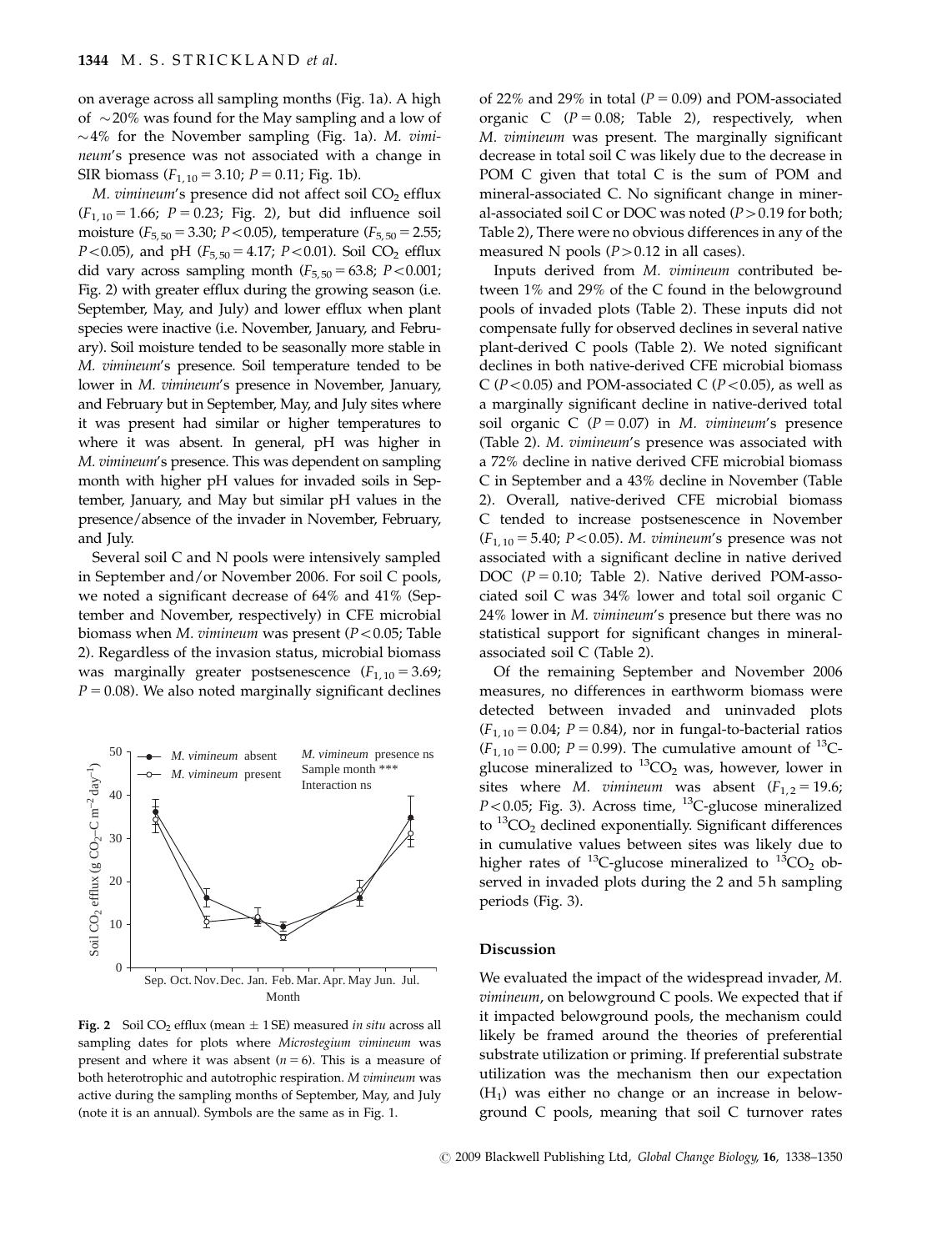Microstegium vimineum) and native forest derived total soil organic C, POM associated C, mineral associated C, DOC, and microbial  $^+$  $\pm$  1 SE of the Total (native  $^+$ Table 2 The mean Table 2

| l<br>l                                                         |   |  |
|----------------------------------------------------------------|---|--|
|                                                                |   |  |
|                                                                |   |  |
|                                                                |   |  |
|                                                                |   |  |
|                                                                |   |  |
|                                                                |   |  |
|                                                                |   |  |
|                                                                |   |  |
|                                                                |   |  |
|                                                                |   |  |
|                                                                |   |  |
|                                                                |   |  |
|                                                                |   |  |
|                                                                |   |  |
|                                                                |   |  |
|                                                                |   |  |
|                                                                |   |  |
|                                                                |   |  |
|                                                                |   |  |
|                                                                |   |  |
|                                                                |   |  |
|                                                                |   |  |
|                                                                |   |  |
|                                                                |   |  |
| í                                                              |   |  |
| l<br>֖֖֖֖֖֧֖֧֧֧֖֧֚֚֚֚֚֚֚֚֚֚֚֚֚֚֚֚֚֚֚֚֚֚֚֚֚֚֚֚֚֚֚֚֚֚֬֝֝֓֞֝֬֝֬֝֬ |   |  |
|                                                                |   |  |
|                                                                |   |  |
|                                                                |   |  |
| i<br>ļ                                                         |   |  |
|                                                                | į |  |
|                                                                |   |  |
| ı<br>:                                                         |   |  |
| ֠<br>l                                                         |   |  |

|                     | Presenescence         |                        |                                 | Postsenescence                           |                           |                                                                                                                                                                                                                                                                                                                                               |                |              |
|---------------------|-----------------------|------------------------|---------------------------------|------------------------------------------|---------------------------|-----------------------------------------------------------------------------------------------------------------------------------------------------------------------------------------------------------------------------------------------------------------------------------------------------------------------------------------------|----------------|--------------|
|                     | M. vimineum<br>absent | M. vinineum<br>present | $% M.$ $vinninnum$<br>derived C | M. vinineum<br>absent                    | M. vimineum<br>present    | $% M.$ $vinninnum$<br>derived C                                                                                                                                                                                                                                                                                                               | $F_{\rm df}$   | P-value      |
| Total C             |                       |                        |                                 |                                          |                           |                                                                                                                                                                                                                                                                                                                                               |                |              |
| Total               | $22.21 + 3.20$        | $17.24 \pm 3.56$       |                                 | $\stackrel{\triangle}{\scriptstyle\sim}$ | $\mathbb{A}^{\mathbb{A}}$ | $\mathbb{A}$                                                                                                                                                                                                                                                                                                                                  | $4.56_{1,5}$   | 0.086        |
| Native              |                       | $16.80 + 3.50$         | $2.87 \pm 0.64$                 | ŃΝ                                       | Ş                         | Ş                                                                                                                                                                                                                                                                                                                                             | $5.28_{1,5}$   | 0.070        |
| POM <sub>C</sub>    |                       |                        |                                 |                                          |                           |                                                                                                                                                                                                                                                                                                                                               |                |              |
| Total               | $8.46 \pm 1.24$       | $5.99 \pm 1.22$        |                                 | $\mathop{\mathsf{X}}\nolimits$           | $\mathbb{A}^{\mathsf{A}}$ | $\mathbb{A}^{\mathsf{A}}$                                                                                                                                                                                                                                                                                                                     | $4.79_{1.5}$   | 0.080        |
| Native              |                       | $5.60 \pm 1.16$        | $6.01 \pm 1.34$                 | ΝA                                       | ΝA                        | $\sum_{i=1}^{n}$                                                                                                                                                                                                                                                                                                                              | $6.83_{1,5}$   | < 0.05       |
| Mineral C           |                       |                        |                                 |                                          |                           |                                                                                                                                                                                                                                                                                                                                               |                |              |
| Total               | $13.75 \pm 2.41$      | $11.25 \pm 2.44$       |                                 | $\mathbb{A}^{\mathbb{A}}$                | ÁN                        | $\mathop{\mathsf{NA}}$                                                                                                                                                                                                                                                                                                                        | $3.37_{1,5}$   | 0.126        |
| Native              |                       | $11.13 \pm 2.43$       | $1.29 \pm 0.51$                 | $\mathbb{A}^{\mathbb{A}}$                | É                         | Ş                                                                                                                                                                                                                                                                                                                                             | $3.51_{1,5}$   | 0.120        |
| DOC                 |                       |                        |                                 |                                          |                           |                                                                                                                                                                                                                                                                                                                                               |                |              |
| Total               | $102.97 \pm 12.96$    | $87.10 + 15.55$        |                                 | $113.13 \pm 18.32$                       | $87.46 \pm 21.68$         |                                                                                                                                                                                                                                                                                                                                               | $2.34_{1,5}$   | 0.186        |
| Native              |                       | $77.16 \pm 14.62$      | $9.80 \pm 2.12$                 |                                          | $85.09 \pm 21.47$         | $3.12 \pm 1.48$                                                                                                                                                                                                                                                                                                                               | $4.07_{1,5}$   | 0.100        |
| Microbial biomass C |                       |                        |                                 |                                          |                           |                                                                                                                                                                                                                                                                                                                                               |                |              |
| Total*              | $68.56 \pm 22.61$     | $25.03 \pm 10.48$      |                                 | $74.50 \pm 16.24$                        | $44.20 \pm 6.86$          |                                                                                                                                                                                                                                                                                                                                               | $2.34_{1,10}$  | ${}_{<0.05}$ |
| Native <sup>*</sup> |                       | $19.11 \pm 9.57$       | $29.41 \pm 7.50$                |                                          | $42.55 \pm 7.34$          | $5.25 \pm 3.63$                                                                                                                                                                                                                                                                                                                               | $10.08_{1,10}$ | < 0.05       |
|                     |                       |                        |                                 |                                          |                           | percentage $\pm$ 1 SE that M. vimineum derived C contributed to the total C in each pool. Analyses compared both Total (native + M. vimineum) pool sizes between plots where<br>Where applicable, values are shown both before and after M. vintineum senesced (i.e. September and November samplings, respectively). Also, shown is the mean |                |              |
|                     |                       |                        |                                 |                                          |                           | M vimineum was present/absent and Native (native only) C pool sizes. In uninvaded plots Total = Native and so a dash is shown in the table for these entries. Total C, and                                                                                                                                                                    |                |              |

Mineral C pools were only measured presenescence. F-values, degrees of freedom, and P-values are reported for the main effect of M. viminum presence/absence. Where = Native and so a dash is shown in the table for these entries. Total C, POM C, and P-values are reported for the main effect of  $M$ . vimineum presence/absence. Where measures were taken both pre- and postsenescence (e.g. DOC) these values are reported for the main effects across the two sampling points. Units for Total, POM, and mineral C P-values are reported in bold. Marginally significant  $(P < 0.05)$ pools are mg  $g^{-1}$ dry wt soil<sup>-1</sup> and  $\mu$ g  $g^{-1}$ dry wt soil<sup>-1</sup> for DOC and microbial biomass C. Where significant ( M. vimineum was present/absent and Native (native only) C pool sizes. In uninvaded plots Total Mineral C pools were only measured presenescence. F-values, degrees of freedom, and P-values are italicized. \*Data were log<sub>e</sub> transformed. \*Data were loge transformed.  $(0.10)$ (P

 $C$  2009 Blackwell Publishing Ltd, Global Change Biology, 16, 1338-1350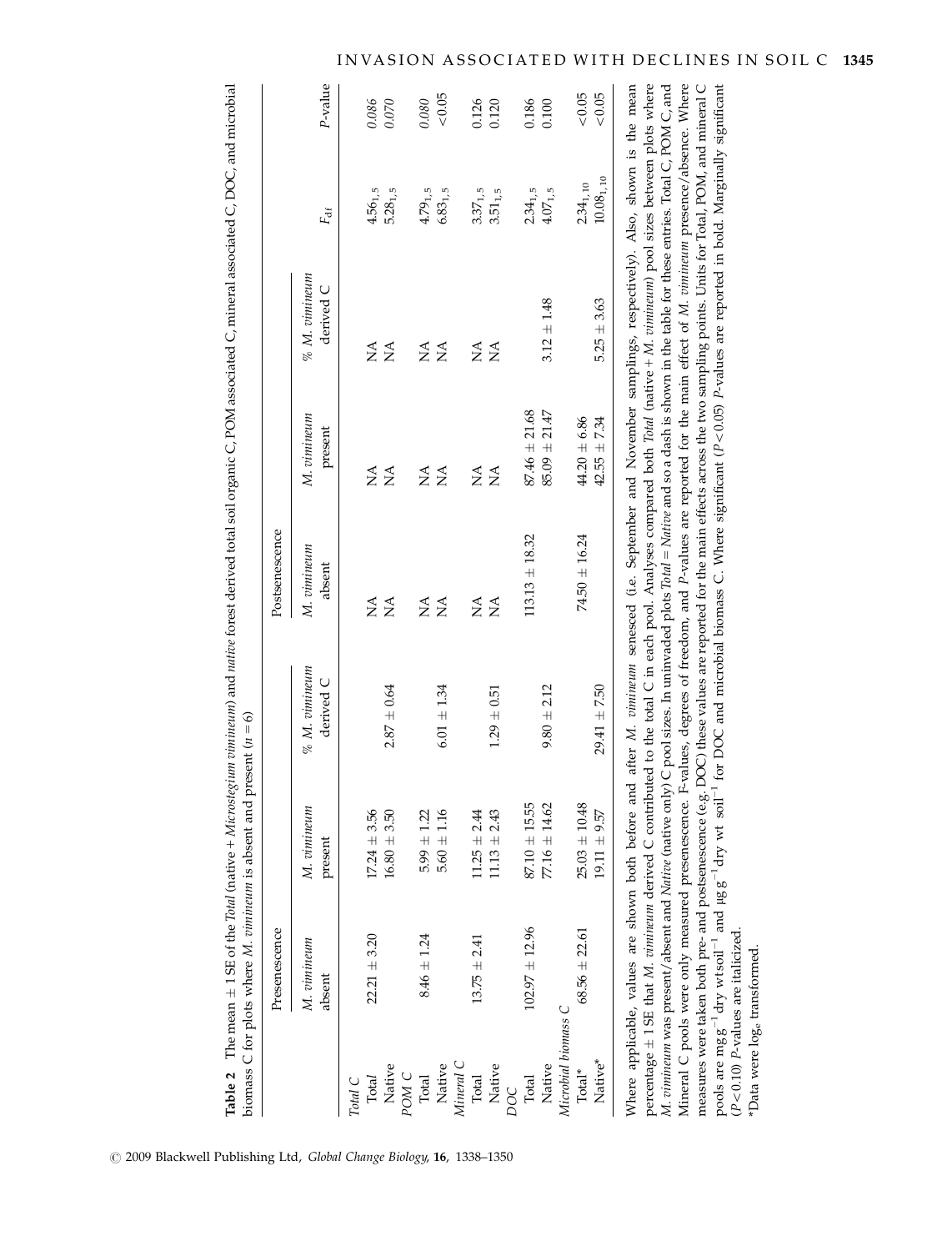

Fig. 3 Results of the 13C-glucose pulse-chase experiment conducted during the November sampling. The panel insert shows the cumulative amount of  $^{13}$ C-glucose mineralized to  $^{13}$ C-CO<sub>2</sub> (mean  $\pm$  1 SE) across 72 h for plots where *M. vimineum* is present and where it is absent ( $n = 6$ ). The main panel shows the time course of glucose mineralization. A marginally significant effect of M. vimineum presence was detected at 2 h  $(F_{1,2} = 10.5,$  $P = 0.084$ ) and 5 h ( $F_{1,2} = 9.98$ ,  $P = 0.087$ ) but no effect was detected at 24 h  $(F_{1,2} = 0.13, P = 0.76)$ , 48 h  $(F_{1,2} = 0.01,$  $P = 0.94$ ), or 72 h ( $F_{1,2} = 0.11$ ,  $P = 0.77$ ). Symbols are the same as in Fig. 1.

would likely remain unchanged or decrease (Fontaine et al., 2004a; Fontaine & Barot, 2005; Bradford et al., 2008c). In contrast, if a priming effect  $(H<sub>2</sub>)$  was the mechanism then our expectation was that M. vimineum's presence would be associated with a decrease in the size of C pools and an increase in their turnover rates (Fontaine et al., 2004b). We observed that M. vimineum's presence was associated with increased turnover rates and declines in several belowground C pools. Our findings suggest that M. vimineum invasion is altering soil C cycling via a priming effect. We do recognize that our study was observational and so causation could be attributed to other response variables. Given that neither moisture nor temperature were consistently higher or lower in invaded sites and earthworm biomass was similar across invaded and uninvaded plots we discuss below why priming may be the most plausible explanation. We contrast our results with other studies that appear to have found preferential substrate utilization in grass-invaded forest soils.

We found a marginally significant decrease in both total organic and POM C associated with the invasion (Table 2). The decrease in total soil C was largely due to the decrease in POM C and no statistically significant decrease in mineral-associated C was observed, likely due to its slower turnover rates and hence response times (Schlesinger & Lichter, 2001; Grandy & Robertson,

2007; Bradford et al., 2008c). Declines in both POM and total soil C represent an average 29% and 22% decrease, respectively, under M. vimineum. If expressed on an areal basis, this equates to a decline of  $\sim 375 \,\mathrm{g m^{-2}}$  of total C representing a decrease of  $\sim$ 25 g m<sup>-2</sup> yr<sup>-1</sup>, conservatively assuming M. vimineum has been present at this site for 15 years. We recognize that we are basing some of our inferences on statistically marginal differences (see Table 1). However, we think this is legitimate given that a power analysis indicated the likelihood of detecting a significant effect associated with a 22% total or 29% POM C decline was extremely low (0.18 and 0.29, respectively) and even lower power with smaller percentage declines (e.g. a 10% decline is associated with a power of 0.08). In both instances achieving the recommended power of 0.80 would have required a sample size of  $>40$  and  $>20$  replicates for total and POM C, respectively (Thomas, 1997).

The lack of power to detect significant changes in soil C pools, given their large spatial variation at fine scales, is a common issue (Throop & Archer, 2008). Recent work by Saby et al. (2008) indicates that the ability to detect changes in C pools is largely site specific and annual changes in these pools are difficult to detect. This may have prompted studies conducted at fine spatial and temporal scales to deem changes in soil C pools at  $P < 0.10$  as significant (e.g. Carney et al., 2007). We followed a more conventional and conservative approach where  $P < 0.10$  is considered marginally significant and  $P < 0.05$  is considered significant. Given M. vimineum's widespread occurrence and a call for increased emphasis on understory invaders of forest systems (Martin et al., 2009), more studies such as ours that assess the impacts of invasion on forest soil C pools are needed. Use of fractionation and stable isotope approaches will, where applicable, increase the ability to resolve changes in soil C stocks and cycling. When conducting future studies, investigators need be aware that the power to detect statistically significant changes in C pools is generally below recommended values when logistically feasible replicate numbers are used. Failure to detect statistically significant effects should not then be interpreted as a null effect of grass invasion on forest C pools. Yet, nor is it evidence for an unmeasured effect. So, whether the nonsignificant but obvious mean decrease in mineral-associated C under invasion that we observed is a 'true effect' of M. vimineum invasion is not known. We suggest that more studies and then metaanalysis of their collective results will indicate the significance, direction, and size of the effect on soil C associated with grass invasion of forests. The use of meta-analysis to explore the result of multiple studies using small sample sizes is successfully and widely adopted in other fields (Gurevitch & Hedges, 1999).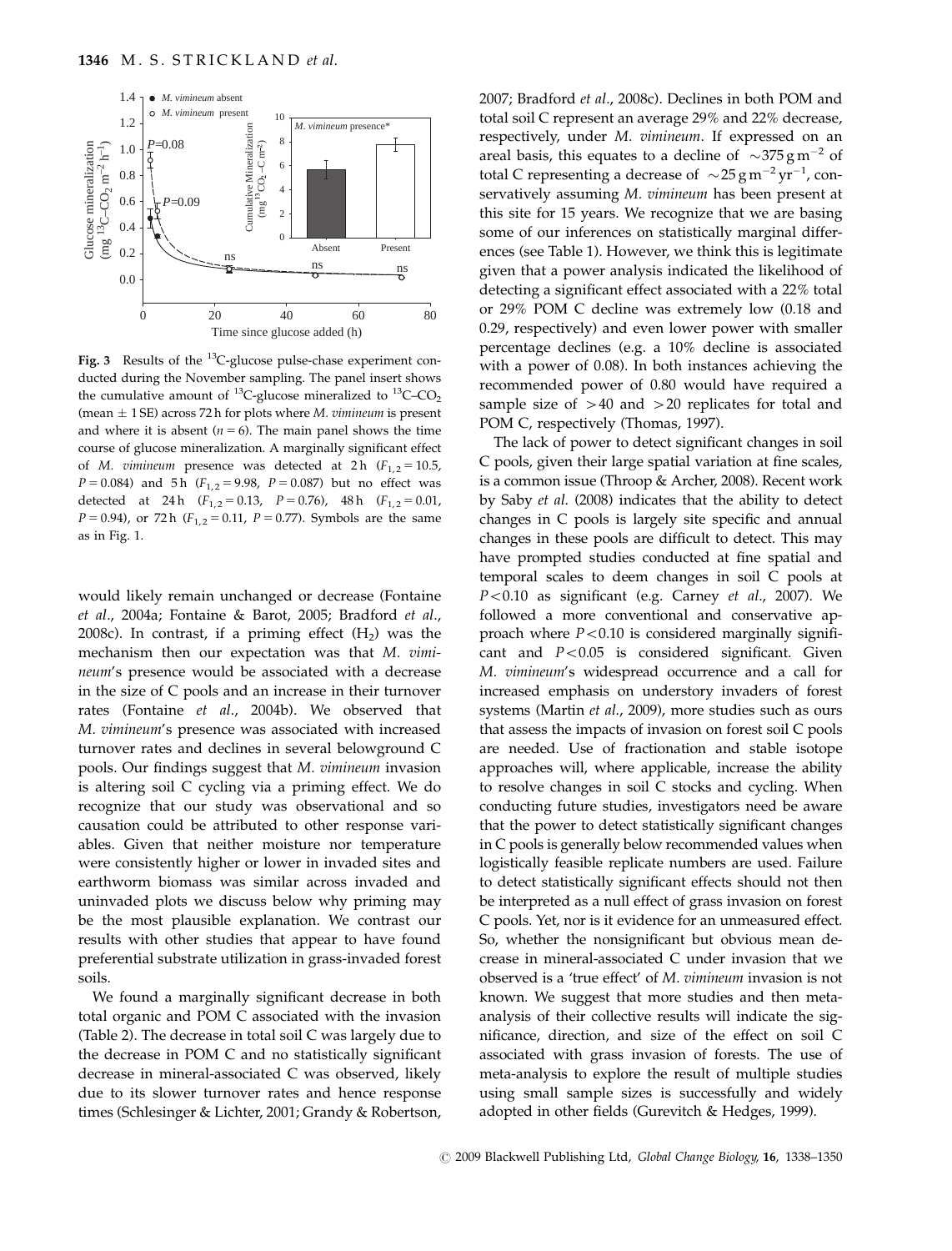In contrast to the mineral-associated C pool, C derived from native sources in total organic and POM C were significantly (at least marginally) lower in the invader's presence. Declines in these pools may indicate that C is cycling faster in plots where the invader is present due to invasive inputs priming its decomposition. For example, native-derived POM C decreased by  $\sim$ 34% and M. vimineum-derived C only accounted for  $\sim 6\%$  of the pool, highlighting a potential imbalance between POM C decomposition and formation. Further declines will be contingent on whether native-derived POM C has stabilized under the invasion. Future research will need to address such contingencies if we are to understand the long-term impacts of this invader on soil C.

Neither DOC nor DON was significantly impacted by M. vimineum's presence and we found no significant difference in inorganic N pools. This last result contrasts with other studies conducted in the northeastern US which showed that M. vimineum's presence was associated with changes in available  $NO_3^-$  and nitrification rates (Kourtev et al., 1999, 2003; Ehrenfeld, 2003). We found that M. vimineum was not associated with a change in available  $NO<sub>3</sub><sup>-</sup>$  although soil pH, which typically increases when  $NO<sub>3</sub><sup>-</sup>$  is the dominant form of plant available N (Nye, 1981; Ehrenfeld, 2003), was greater in the invader's presence. One possible reason for the contrast between our study and studies conducted in northeastern forests may be the association between nonnative earthworm biomass and M. vimineum. Nonnative earthworm biomass is often associated with altered N availability and mineralization in soils (Scheu, 1987; Kourtev et al., 1999; Eriksen-Hamel & Whalen, 2008) and may have contributed to changes in N pools in invaded northeastern US forests (Bohlen et al., 2004; Marhan & Scheu, 2006; Eisenhauer et al., 2007). Given earthworm biomass did not differ between our plots, we were able to explore M. vimineum's effect under a uniform earthworm gradient.

Extractable microbial biomass C, both total and native-derived, was lower in plots invaded by M. vimineum. Microbial biomass C, determined using a modified CFE method, is expected to measure total active and inactive biomass (Wardle & Ghani, 1995; Bradford et al., 2008c). Declines in microbial biomass C have often been associated with declines in soil C pools (Wardle & Ghani, 1995; Bradford et al., 2008a, b). Since microbial biomass C is likely to be a responsive belowground C pool then its decrease may be a bellwether of an overall decline in soil C associated with this invasion. We observed a greater proportion of microbial biomass C derived from M. vimineum prethan postsenescence (Table 2). Under actively growing *M. vimineum,* the microbial community derived  $\sim 30\%$ 

of its C from the invader (Table 2). This is a remarkable percentage because it is much larger than the aboveground biomass of M. vimineum at the study site (relative to native plant biomass), and M. vimineum also has a rather superficial root system (Ehrenfeld et al., 2001; Claridge & Franklin, 2002) accounting for  $<$ 10% of total biomass at our sites (unpublished data). That M. vimineum-derived C in the microbial biomass was much higher presenescence may suggest that the microbial community is attaining the bulk of this C via root exudates rather than foliar litter. Root exudates are in part composed of an array of low-molecular-weight compounds, such as glucose, which are readily used by microbes (van Hees et al., 2005). Such compounds have caused priming effects when applied to soils and may be the direct link between M. vimineum invasion and associated declines in soil C (Dalenberg & Jager, 1981; Blagodatskaya et al., 2007; Carney et al., 2007). Further work is necessary to establish this possibility. Additionally, we noted a decrease in the size of the microbial biomass pool but no concomitant decline in SIR biomass (Table 2; Fig. 1b). SIR biomass differs from CFE biomass because it may indicate physiologically active biomass rather than absolute biomass (Wardle & Ghani, 1995; Bradford et al., 2008c). If true then the microbial community under M. vimineum was more active on a per unit biomass basis.

The mineralizable C pool, a measure of microbially available C (Bradford et al., 2008c), was significantly lower under M. vimineum invasion (Fig. 1a). The decrease in this pool may indicate that it is cycling more rapidly. The soil  $CO<sub>2</sub>$  efflux data also support the idea that C is cycling more rapidly under M. vimineum invasion. Indeed, soil  $CO<sub>2</sub>$  efflux did not decrease under M. vimineum yet declines in mineralizable C as well as other C pools were observed (Fig. 2; Table 2). This discrepancy may be explained by more rapid turnover of belowground C pools (assuming autotrophic respiration is unchanged). That is, if soil C pools were simply smaller and turnover rates were unchanged then soil  $CO<sub>2</sub>$  efflux would be smaller in invaded plots. Instead,  $CO<sub>2</sub>$  efflux rates were equivalent in the presence/absence of M. vimineum, indicating that labile  $C$  pools under  $M$ . vimineum may be turning over more rapidly (i.e. C atoms have reduced residence times in the soil of invaded plots). To help determine the validity of this proposed mechanism we conducted an *in situ* pulse-chase with  $^{13}$ C-glucose. The more rapid mineralization of this substrate under invasion supports our inference that soil C is turning over faster in invaded plots. Notably the difference in cumulative values was driven by higher rates of glucose mineralization during the first 5 h after glucose addition (Fig. 3).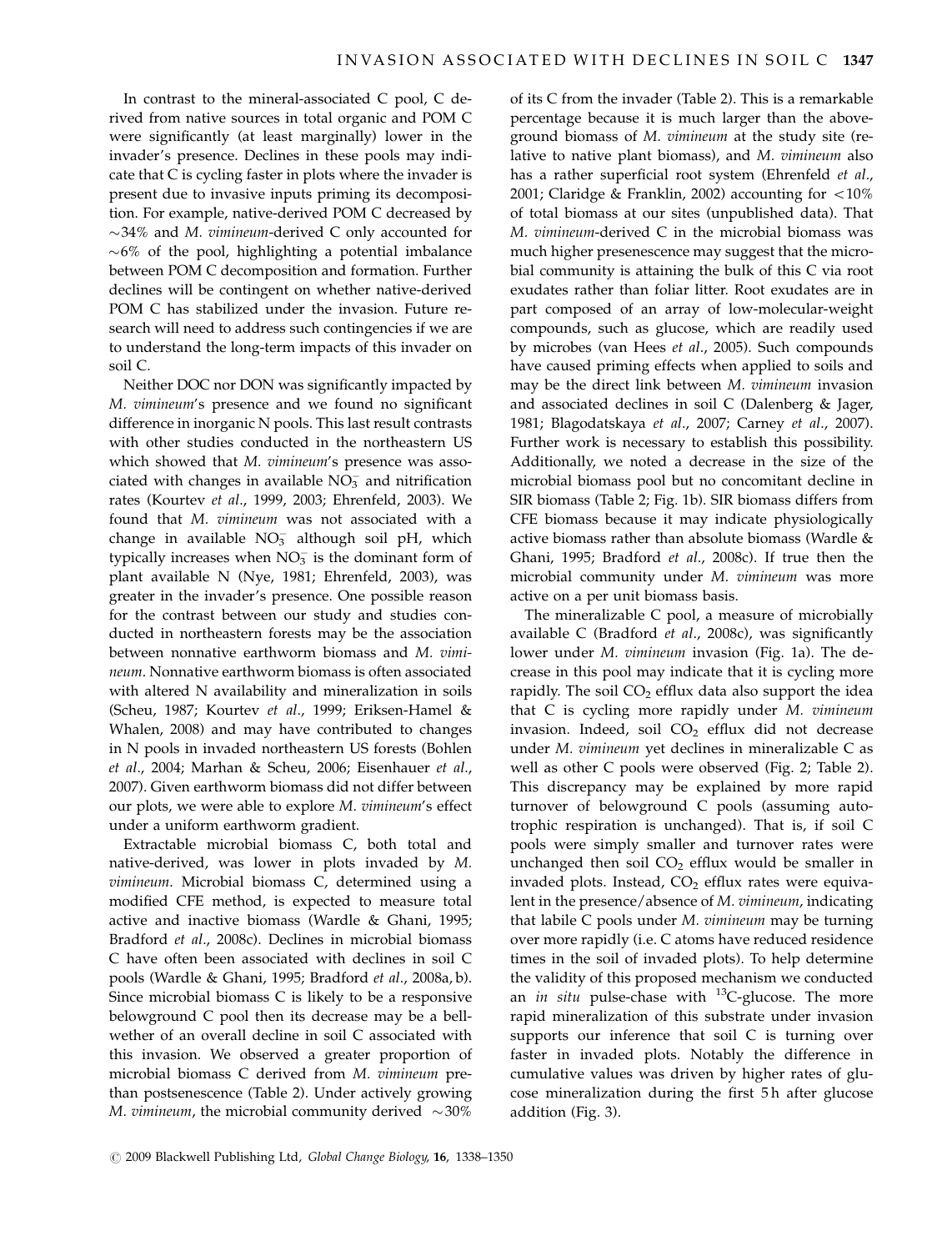The results of our study show that M. vimineum's presence was associated with declines in several belowground C pools and these declines were likely caused by priming. M. vimineum represents a relatively minor quantitative detritus input  $\langle$ <3% of litter layer biomass immediately after senescence; Table 1) at our site but the higher chemical quality of M. vimineum litter (Table 1), in addition to its root exudates, appears to stimulate soil C decomposition. Other studies of invasive plant effects on belowground C pools, similar in context to our own, have observed relatively little change in soil C pools (Stock et al., 1995; Mack et al., 2001; Mack & D'Antonio, 2003; Hook et al., 2004; Valery et al., 2004; Bradley et al., 2006; Koutika et al., 2007; Litton et al., 2008). We speculate that what appear to be inconsistencies between our results and those of others may be consistent in the context of preferential substrate utilization vs. priming effects. That is, the impact an invasive plant species has on belowground C pools may depend on the quality and quantity of its C inputs relative to the quality and quantity of native ones. If invasive plant species' inputs are of high chemical quality (i.e. low  $C: N$  or low lignin: N) but low quantity relative to native inputs then a priming effect may occur leading to a decrease in belowground C pools. However, if quantity is high then preferential substrate utilization may occur. One key example of this is work conducted by Litton et al. (2008). They found that grass invasion in Hawaiian forests increased soil  $CO<sub>2</sub>$  efflux, represented a very large increase in litter inputs (i.e. 16–44-fold increase), but did not impact mineral soil C pools. Such results are indicative of preferential substrate utilization. In our study, we found that M. vimineum's presence did not change soil  $CO<sub>2</sub>$  efflux, its litter inputs only represented an  $\sim$ 3% increase in total litter inputs, and we noted declines in several soil C pools. These results are indicative of a priming effect, as observed in Carney et al. (2007). Furthermore, when considering both Litton et al.'s (2008) study and ours there is support for the proposition that the strength of preferential substrate utilization vs. priming may be dependent on the relative increase in inputs (Blagodatskaya & Kuzyakov, 2008; Bradford et al., 2008c). Specifically, that priming effects tend to decrease as relative inputs increase. It is also important to recognize that effects may not be consistent across all belowground C pools, with both C input rates and their nutrient content affecting distinct C pools differently (Bradford et al., 2008c). By incorporating priming and preferential substrate utilization theories with our current understanding of invasive plants, we may be able to understand and predict how invasive plants affect soil C cycling and long-term soil fertility.

In conclusion, we have demonstrated that at our site M. vimineum invasion is associated with declines in the size of several belowground C pools and C gains derived from M. vimineum do not offset the loss of native, plant-derived soil C. The loss of C appears to be the result of priming via higher quality M. vimineum foliar litter inputs and possibly root exudates, which lead to increased soil C turnover rates where the invader is present. Whether our results can be generalized to M. vimineum invasions at other sites is not yet known. Assuming they are then our results indicate that invasions by M. vimineum may have long term implications for forest soil fertility, C storage, and potentially the flow of energy through detrital pathways to aboveground components of terrestrial foodwebs.

### Acknowledgements

We thank C.A. Davies for his assistance with the  $^{13}$ C-glucose pulse-chase, N. Fierer and C. Lauber for assistance with qPCR, and B.A. Snyder and M. Callaham for assistance with earthworm sampling. We thank three anonymous reviewers whose comments have improved earlier versions of this manuscript. This research was supported by the Andrew W. Mellon Foundation and by National Science Foundation grants to the Coweeta LTER Program.

# References

- Allison SD, Vitousek PM (2004) Rapid nutrient cycling in leaf litter from invasive plants in Hawaii. Oecologia, 141, 612–619.
- Ball BA, Hunter MD, Kominoski JS, Swan CM, Bradford MA (2008) Consequences of non-random species loss for decomposition dynamics: experimental evidence for additive and non-additive effects. Journal of Ecology, 96, 303–313.
- Baruch Z, Goldstein G (1999) Leaf construction cost, nutrient concentration, and net CO<sub>2</sub> assimilation of native and invasive species in Hawaii. Oecologia, 121, 183–192.
- Batten KM, Six J, Scow KM, Rillig MC (2005) Plant invasion of native grassland on serpentine soils has no major effects upon selected physical and biological properties. Soil Biology & Biochemistry, 37, 2277–2282.
- Blagodatskaya E, Kuzyakov Y (2008) Mechanisms of real and apparent priming effects and their dependence on soil microbial biomass and community structure: critical review. Biology and Fertility of Soils, 45, 115–131.
- Blagodatskaya EV, Blagodatsky SA, Anderson TH, Kuzyakou Y (2007) Priming effects in Chernozem induced by glucose and n in relation to microbial growth strategies. Applied Soil Ecology, 37, 95–105.
- Blumenthal DM (2006) Interactions between resource availability and enemy release in plant invasion. Ecology Letters, 9, 887–895.
- Bohlen PJ, Scheu S, Hale CM, McLean MA, Migge S, Groffman PM, Parkinson D (2004) Non-native invasive earthworms as agents of change in northern temperate forests. Frontiers in Ecology and the Environment, 2, 427–435.
- Bradford MA, Davies CA, Frey SD et al. (2008a) Thermal adaptation of soil microbial respiration to elevated temperature. Ecology Letters, 11, 1316–1327.
- Bradford MA, Devore JL, Maerz JC, McHugh JV, Smith C, Strickland MS (2009) Native, insect herbivore communities derive a significant pro-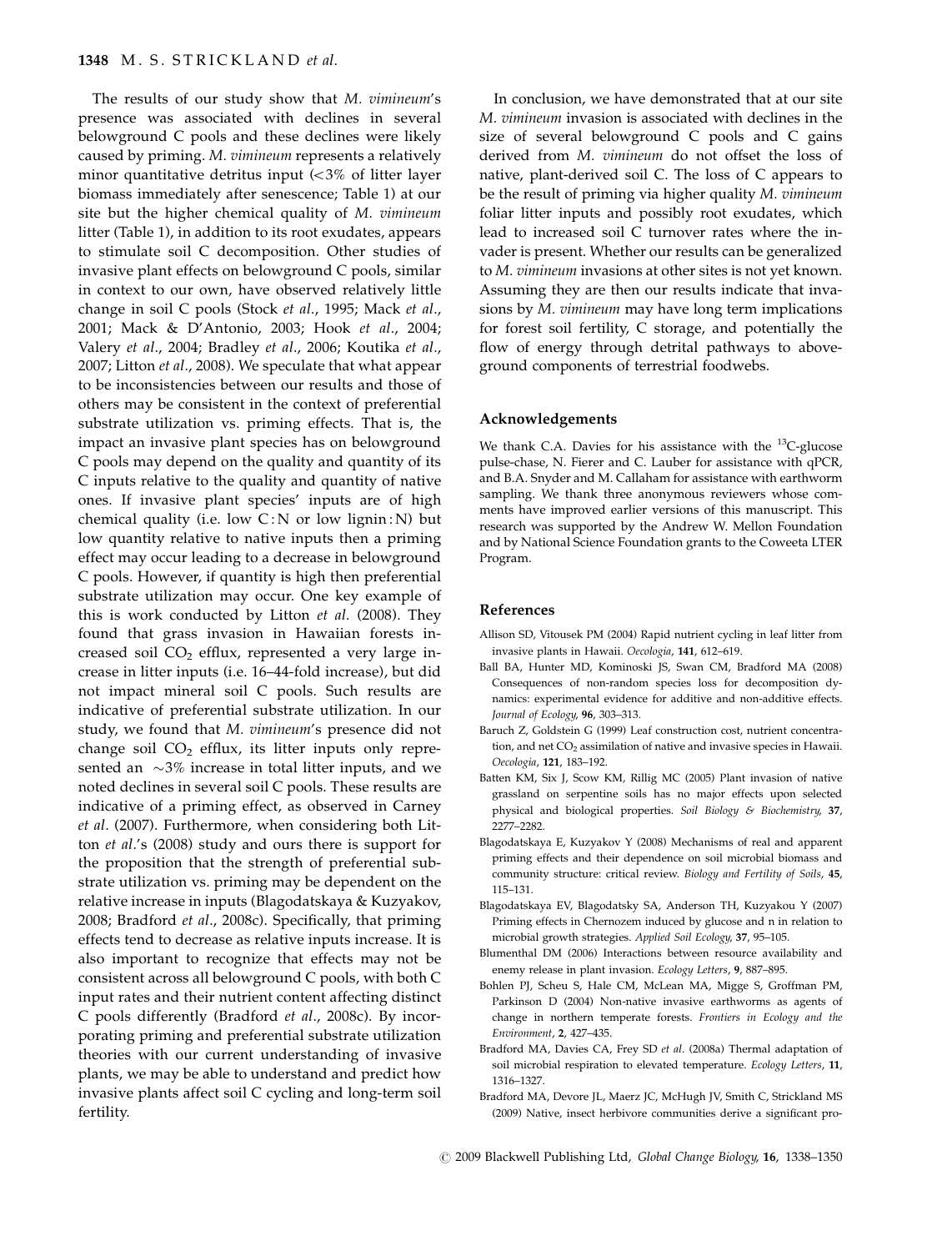portion of their carbon from a widespread invader of forest understories. Biological Invasions, doi: [10.1007/s10530-009-9480-x.](10.1007/s10530-009-9480-x)

- Bradford MA, Fierer N, Jackson RB, Maddox TR, Reynolds JF (2008b) Nonlinear root-derived carbon sequestration across a gradient of nitrogen and phosphorous deposition in experimental mesocosms. Global Change Biology, 14, 1113–1124.
- Bradford MA, Fierer N, Reynolds JF (2008c) Soil carbon stocks in experimental mesocosms are dependent on the rate of labile carbon, nitrogen and phosphorous inputs to soils. Functional Ecology, 22, 964–974.
- Bradford MA, Wookey PA, Ineson P, Lappin-Scott HM (2001) Controlling factors and effects of chronic nitrogen and sulphur deposition on methane oxidation in a temperate forest soil. Soil Biology & Biochemistry, 33, 93–102.
- Bradley BA, Houghtonw RA, Mustard JF, Hamburg SP (2006) Invasive grass reduces aboveground carbon stocks in shrublands of the western US. Global Change Biology, 12, 1815–1822.
- Carney KM, Hungate BA, Drake BG, Megonigal JP (2007) Altered soil microbial community at elevated CO<sub>2</sub> leads to loss of soil carbon. Proceedings of the National Academy of Sciences of the United States of America, 104, 4990–4995.
- Claridge K, Franklin SB (2002) Compensation and plasticity in an invasive plant species. Biological Invasions, 4, 339–347.
- D'Antonio CM, Corbin J (2003) Effects of plant invaders on nutrient cycling: using models to explore the link between invasion and development of species effects. In: Models in ecosystem science (eds Canham CD, Cole JJ, Lauenroth WK), pp. 363–384. Princeton University Press, Princeton, NJ, USA.
- Dalenberg JW, Jager G (1981) Priming effect of small glucose additions to C14-labeled soil. Soil Biology & Biochemistry, 13, 219–223.
- Dijkstra FA, Cheng WX (2007) Interactions between soil and tree roots accelerate long-term soil carbon decomposition. Ecology Letters, 10, 1046–1053.
- Ehrenfeld JG (2003) Effects of exotic plant invasions on soil nutrient cycling processes. Ecosystems, 6, 503–523.
- Ehrenfeld JG, Kourtev P, Huang WZ (2001) Changes in soil functions following invasions of exotic understory plants in deciduous forests. Ecological Applications, 11, 1287–1300.
- Eisenhauer N, Partsch S, Parkinson D, Scheu S (2007) Invasion of a deciduous forest by earthworms: changes in soil chemistry, microflora, microarthropods and vegetation. Soil Biology & Biochemistry, 39, 1099–1110.
- Eisenhauer N, Straube D, Scheu S (2008) Efficiency of two widespread non-destructive extraction methods under dry soil conditions for different ecological earthworm groups. European Journal of Soil Biology, 44, 141–145.
- Eriksen-Hamel NS, Whalen JK (2008) Earthworms, soil mineral nitrogen and forage production in grass-based hayfields. Soil Biology & Biochemistry, 40, 1004–1010.
- Fierer N, Craine JM, McLauchlan K, Schimel JP (2005a) Litter quality and the temperature sensitivity of decomposition. Ecology, 86, 320– 326.
- Fierer N, Jackson JA, Vilgalys R, Jackson RB (2005b) Assessment of soil microbial community structure by use of taxon-specific quantitative PCR assays. Applied and Environmental Microbiology, 71, 4117–4120.
- Fierer N, Schimel JP (2002) Effects of drying-rewetting frequency on soil carbon and nitrogen transformations. Soil Biology & Biochemistry, 34, 777–787.
- Fierer N, Schimel JP (2003) A proposed mechanism for the pulse in carbon dioxide production commonly observed following the rapid rewetting of a dry soil. Soil Science Society of America Journal, 67, 798– 805.
- Fontaine S, Bardoux G, Abbadie L, Mariotti A (2004a) Carbon input to soil may decrease soil carbon content. Ecology Letters, 7, 314–320.
- Fontaine S, Bardoux G, Benest D, Verdier B, Mariotti A, Abbadie L (2004b) Mechanisms of the priming effect in a savannah soil amended with cellulose. Soil Science Society of America Journal, 68, 125–131.
- Fontaine S, Barot S (2005) Size and functional diversity of microbe populations control plant persistence and long-term soil carbon accumulation. Ecology Letters, 8, 1075–1087.
- Fontaine S, Mariotti A, Abbadie L (2003) The priming effect of organic matter: a question of microbial competition? Soil Biology & Biochemistry, 35, 837–843.
- Franzluebbers K, Franzluebbers AJ, Jawson MD (2002) Environmental controls on soil and whole-ecosystem respiration from a tallgrass prairie. Soil Science Society of America Journal, 66, 254–262.
- Grandy AS, Robertson GP (2007) Land-use intensity effects on soil organic carbon accumulation rates and mechanisms. Ecosystems, 10, 58–73.
- Gurevitch J, Hedges LV (1999) Statistical issues in ecological metaanalyses. Ecology, 80, 1142–1149.
- Harguindeguy NP, Blundo CM, Gurvich DE, Diaz S, Cuevas E (2008) More than the sum of its parts? Assessing litter heterogeneity effects on the decomposition of litter mixtures through leaf chemistry. Plant and Soil, 303, 151–159.
- Hook PB, Olson BE, Wraith JM (2004) Effects of the invasive forb Centaurea maculosa on grassland carbon and nitrogen pools in Montana, USA. Ecosystems, 7, 686–694.
- Ineson P, Cotrufo MF, Bol R, Harkness DD, Blum H (1996) Quantification of soil carbon inputs under elevated  $CO_2$ :  $C_3$  plants in a  $C_4$  soil. Plant and Soil, 187, 345–350.
- Iqbal J, Hu RG, Du LJ, Lan L, Shan L, Tao C, Ruan LL (2008) Differences in soil CO2 flux between different land use types in mid-subtropical China. Soil Biology & Biochemistry, 40, 2324–2333.
- Kourtev PS, Ehrenfeld JG, Haggblom M (2002) Exotic plant species alter the microbial community structure and function in the soil. Ecology, 83, 3152–3166.
- Kourtev PS, Ehrenfeld JG, Haggblom M (2003) Experimental analysis of the effect of exotic and native plant species on the structure and function of soil microbial communities. Soil Biology & Biochemistry, 35, 895–905.
- Kourtev PS, Ehrenfeld JG, Huang WZ (1998) Effects of exotic plant species on soil properties in hardwood forests of New Jersey. Water Air and Soil Pollution, 105, 493–501.
- Kourtev PS, Huang WZ, Ehrenfeld JG (1999) Differences in earthworm densities and nitrogen dynamics in soils under exotic and native plant species. Biological Invasions, 1, 237–245.
- Koutika LS, Vanderhoeven S, Chapuis-Lardy L, Dassonville N, Meerts P (2007) Assessment of changes in soil organic matter after invasion by exotic plant species. Biology and Fertility of Soils, 44, 331–341.
- Lal R (2004) Soil carbon sequestration to mitigate climate change. Geoderma, 123, 1–22.
- Lal R, Follett F, Stewart BA, Kimble JM (2007) Soil carbon sequestration to mitigate climate change and advance food security. Soil Science, 172, 943–956.
- Lauber CL, Strickland MS, Bradford MA, Fierer N (2008) The influence of soil properties on the structure of bacterial and fungal communities across land-use types. Soil Biology & Biochemistry, 40, 2407–2415.
- Lee KE (1985) Earthworms: Their ecology and relationship with soils and land use. Academic Press, New York, NY, USA.
- Liao CZ, Peng RH, Luo YQ et al. (2008) Altered ecosystem carbon and nitrogen cycles by plant invasion: a meta-analysis. New Phytologist, 177, 706–714.
- Litton CM, Sandquist DR, Cordell S (2006) Effects of non-native grass invasion on aboveground carbon pools and tree population structure in a tropical dry forest of Hawaii. Forest Ecology and Management, 231, 105–113.
- © 2009 Blackwell Publishing Ltd, Global Change Biology, 16, 1338-1350